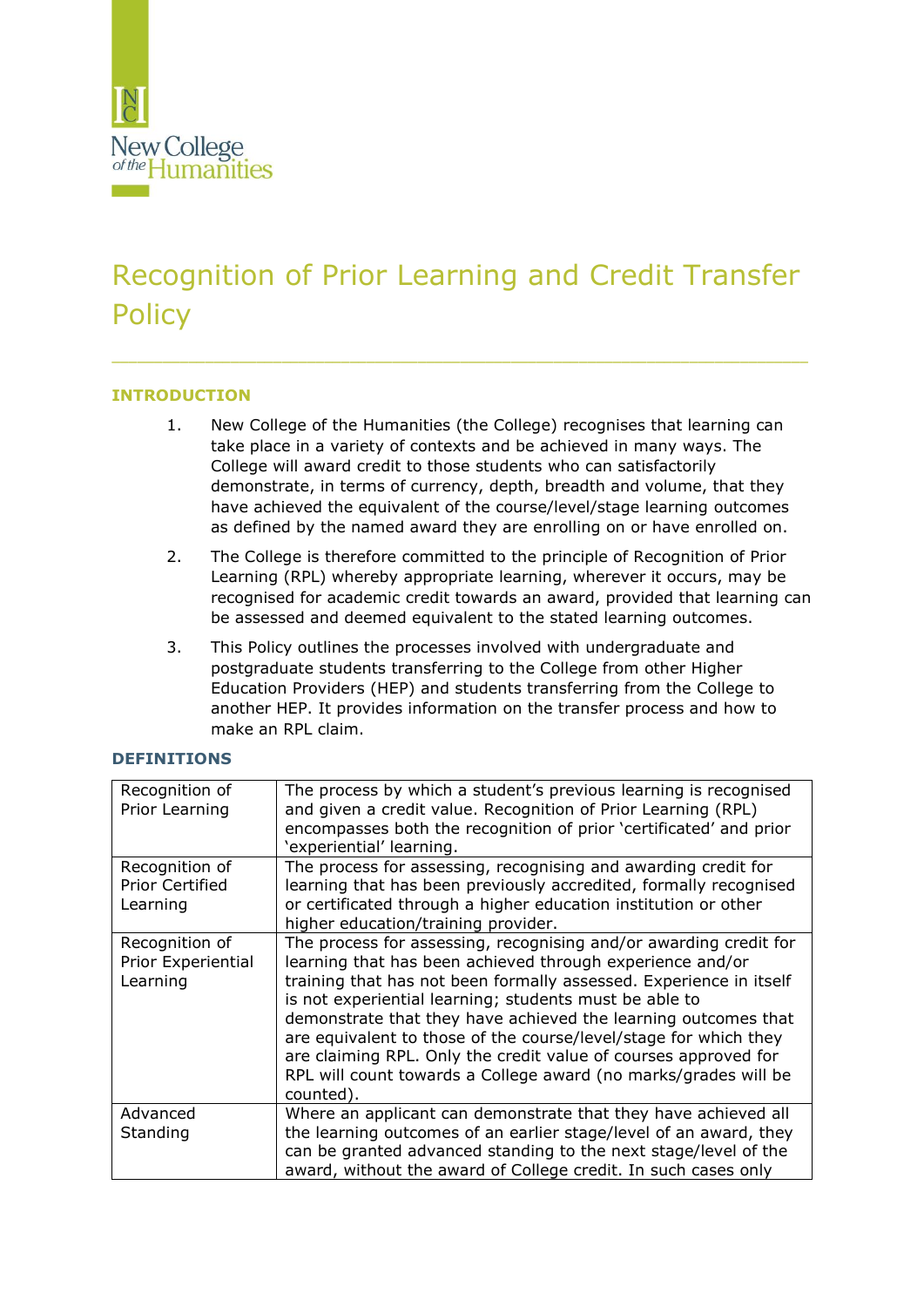| the courses assessed at the College will count towards the final |  |
|------------------------------------------------------------------|--|
| award classification. This route of entry does not involve the   |  |
| award of credit and is therefore an admission rather than an RPL |  |
| process.                                                         |  |

#### **RPL PRINCIPLES**

- 4. In line with its mission, strategic plan and educational principles, the College's approach to RPL is flexible, student-centered and based on learning outcomes.
- 5. Credit awarded for prior certified experiential learning is of equal credit value to that acquired through completion of College taught provision. This includes learning achieved in the workplaces as part of the College's commitment to employer engagement.
- 6. Credits may be given for prior learning where the level, standard, content, relevance and currency of that learning are appropriate to a particular programme of study. Credit may be awarded via RPL for:
	- 6.1 Individual courses (noting that RPL can only be awarded for whole courses).
	- 6.2 Where the applicant or student can demonstrate that they meet the assessment requirements for the course through knowledge, understanding and/or skills that they already possess as a result of prior learning.
	- 6.3 For an entire level of study (i.e. 120 credits), where the applicant or student can demonstrate that they meet the assessment requirements for the relevant level of study through knowledge, understanding and/or skills that they already possess as a result of prior learning.
- 7. All applications for the award of credit through RPL, including those arising from internal transfers, are subject to formal academic scrutiny and are the responsibility of the relevant Progression Award Boards.
- 8. The College's approach for the award of RPL is based on the achievement of equivalent, not identical, learning outcomes. This means that the learning achieved should be equivalent in terms of the level, breadth, depth, volume and currency.
- 9. RPL is awarded against the achievement of learning outcomes. However, credit can only be awarded for whole courses/levels/stages. In cases where a student can demonstrate partial achievement of the learning outcomes for a course/level/stage, an agreed assessment strategy for how they will make good the missing learning outcomes must be determined.
- 10. The College only considers RPL applications for complete courses/levels/stages. If the evidence provided by the student covers only some but not all of the course/level/stage learning outcomes, then the student, at the discretion of the relevant Head of Faculty/Programme Director, may be offered the opportunity to make good the missing learning outcomes and achieve the credit which will be classified as RPL. 'Making good' on missing learning outcomes will most likely take the form of the student attending and auditing a first-year course, but this should be agreed by the student and Head of Faculty/Programme Director.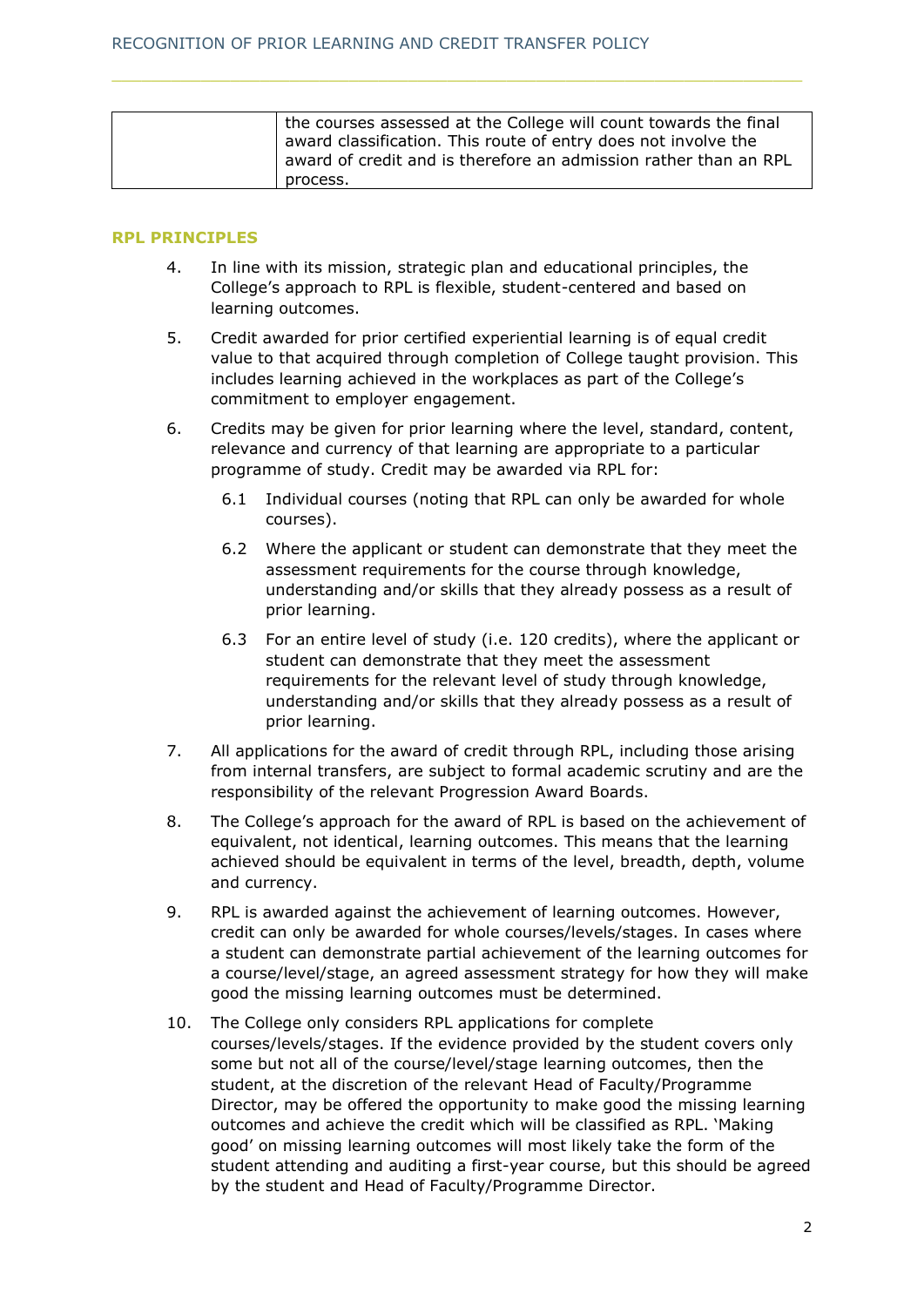## **RPL AND CREDIT TRANSFER LIMITS**

- 11. The College believes that it provides a distinctive student learning experience, characterized by its educational principles and practices and the ethos and value of its awards. As such, it has set minimum limits on the proportion of study that a student must undertake at the College in order to be eligible for a degree awarded by the College:
	- 11.1 For undergraduate degrees, a student must study at least 240 credits at the College.
	- 11.2 For postgraduate degrees, students can apply for RPL for up to a maximum of one half of credits points (90 credits) and would be required to study the remaining half of the credits at the College (including their dissertation).

## **TRANSFERRING TO THE COLLEGE FROM ANOTHER HEP**

- 12. If a student from another HEP is considering transferring to the College, they should:
	- 12.1 Check that they meet the entry criteria for the programme they wish to transfer to.
	- 12.2 Contact the College admissions team to express their interest in transferring and find out if there are spaces on the programme they wish to join. Alternatively, students can apply directly through UCAS as there is the option to apply for second-year entry.
- 13. As per the [Admissions Policy,](https://www.nchlondon.ac.uk/about-us/academic-handbook/nch-policies-and-procedures/nch-admissions/) the College considers all applications on a case-by-case basis. It will consider past and predicted academic achievements as well as evidence of an applicant's ability, skills, interests, motivation and potential.
- 14. Students have the opportunity to transfer within level/stage (transfer to the College within the academic year without re-doing their application). In order to do so, students need to:
	- 14.1 Find out how the implications of a transfer on student finance or student visas (if applicable).
	- 14.2 Submit their request to transfer within the first five weeks of Michaelmas term. Applications submitted after this date will not normally be accepted.
- 15. Students have the opportunity to transfer to the College after their first year of undergraduate study. They will not be permitted to transfer to the College after their second year of undergraduate study. This is because they need to have completed 240 credits at the College in order to graduate.

#### **NCH DIPLOMA**

16. The full NCH Diploma, core courses and LAUNCH, is only available to students who complete their first year of study at the College.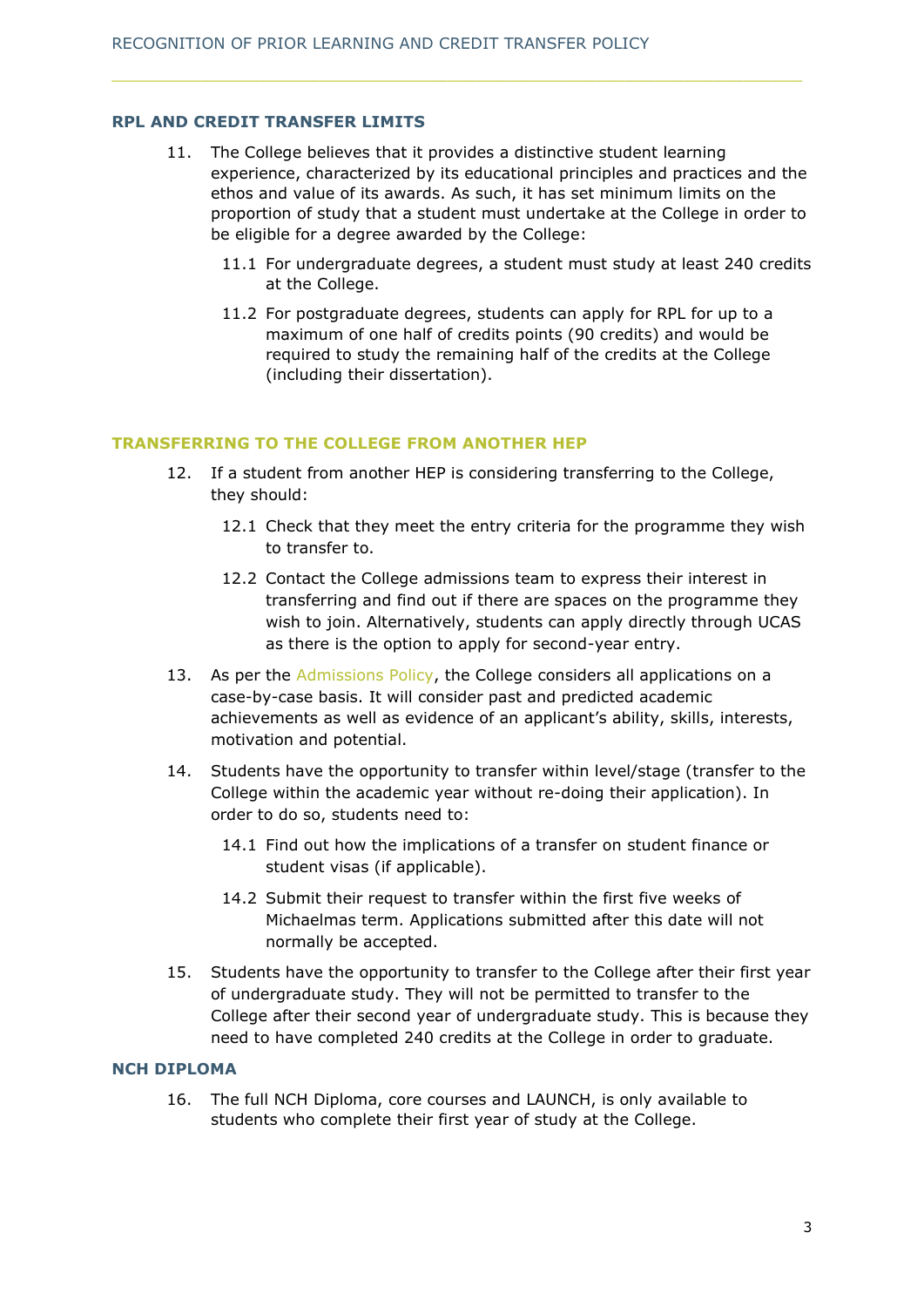17. Students who transfer to the College in their second year will be eligible for the LAUNCH Enrichment Certificate, provided they complete all required learning and assessments.

# **APPLYING FOR RPL**

- 18. Applicants should normally apply for RPL as part of the admissions process. Potential applicants who may be eligible for RPL should be made aware of the opportunities available, and associated timescales, as part of the recruitment and admissions process. RPL may be awarded at other points during a student's period of study at the discretion of the Head of Faculty/Programme Director (for example where an enrolled student is studying part-time and gains relevant learning experience through employment in parallel to their academic studies).
- 19. Applicants and students should be encouraged to submit RPL applications in a timely manner, to enable RPL decisions to be made prior to the commencement of the element(s) of the course for which they are seeking exemption.
- 20. Claims for RPL must be in the form of a portfolio. The portfolio, which must be in English, will vary depending on the nature of the claim, but the evidence supplied must be mapped against specific course or level learning outcomes. For instance, evidence of prior certificated learning might include relevant certificated, course documentation and results. In the case of experiential learning, experience per se is not grounds for awarding credit; the experience must be converted to the learning achieved and documented and mapped against the course or level learning outcomes. Evidence might include a systemic personal reflection, details of specialist training, or a record of achievements. Students are encouraged to seek guidance from Student Support and Development prior to submitting an application for RPL.
- 21. Students applying to transfer to the College, the relevant Head of Faculty/Programme Director makes the decision regarding the transfer, and thus is responsible for assessing an RPL claim.

# **ASSESSING AN RPL CLAIM**

- 22. Determining whether a student has demonstrated achievement of the learning outcomes is an academic judgment. The overall level of achievement should be equivalent to that required to pass a course/level.
- 23. Claims should be assessed by the appropriate Head of Faculty/Programme Director. The evidence provided for RPL claims will be judged on:
	- 23.1 Acceptability: is the learning evidenced equivalent to the course/level/stage learning outcomes and is the evidence valid and reliable?
	- 23.2 Sufficiency: is there sufficient evidence that the learning is at the right level, volume and breadth to meet the learning outcomes claims?
	- 23.3 Authenticity: is the evidence clearly related to the claimant's own efforts and achievements?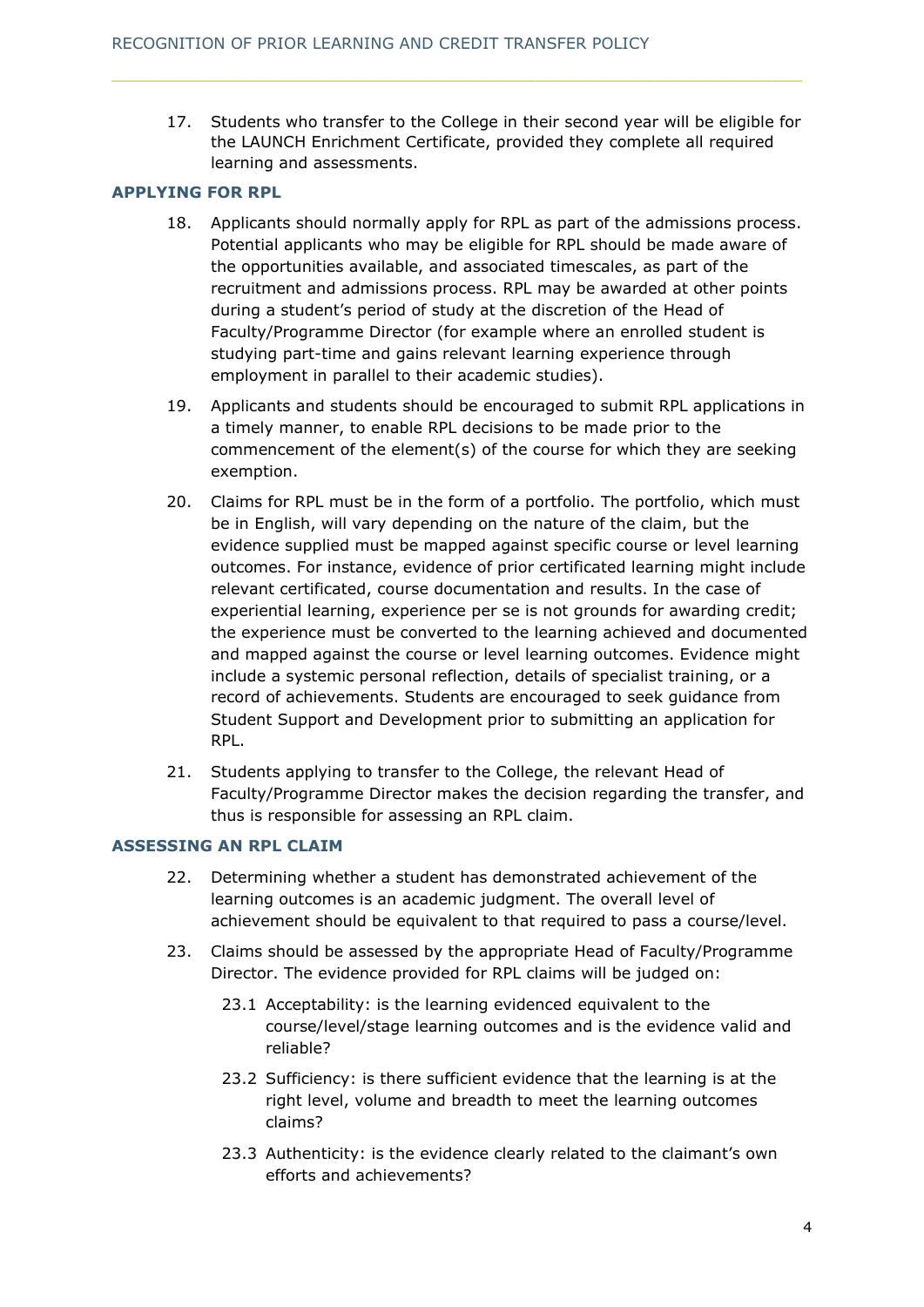- 23.4 Currency: does the evidence relate to current learning? Does it meet course validation and/or professional, statutory and regulatory bodies time limits in terms of currency of prior learning?
- 24. The RPL portfolio will be reviewed to determine whether to:
	- 24.1 Award the credit/level as claimed.
	- 24.2 Accept the claim and the strategy for making good the missing learning outcomes.
	- 24.3 Reject the claim.
	- 24.4 Exceptionally, refer the claim for further information.

## **APPEAL AGAINST AN RPL DECISION**

- 25. An applicant has the right to appeal the decision and should put their appeal, including new information, in writing to the Registrar, no later than 10 working days from the date of when the decision was communicated to the applicant.
- 26. The new information will be reviewed by the Registrar and Head of Faculty/Programme Director and a decision will be reached and communicated to the applicant within 10 working days of receiving the appeal letter. This decision will be final.

## **RECORDING RPL ON A TRANSCRIPT**

27. Credits awarded by means of RPL will be assigned against the equivalent courses and will be recorded as 'Pass' and included on the student's transcript.

#### **TRANSFERRING FROM NCH TO ANOTHER HEP**

- 28. A student who is considering transferring to another HEP should:
	- 28.1 Contact the University or College and find out if they accept transfers and if there are spaces on the programme they want to join.
	- 28.2 Ensure they meet the entry criteria for the programme they wish to transfer to.
	- 28.3 Find out whether they are able to transfer into the second or third year of a different programme. The provider may be able to accept the credits awarded by the College as RPL.
	- 28.4 Obtain a transcript from the College of the marks and credits awarded for the courses they have already completed.
- 29. Arrange a meeting with the Head of Faculty/Programme Director to discuss their decision.
- 30. The student should arrange a meeting with Student Support and Development for further information, advice and guidance.
- 31. A Tier 4 and Student Route Visa student should arrange a meeting with the Visa and Immigration Compliance Manager to discuss the implications for their visa.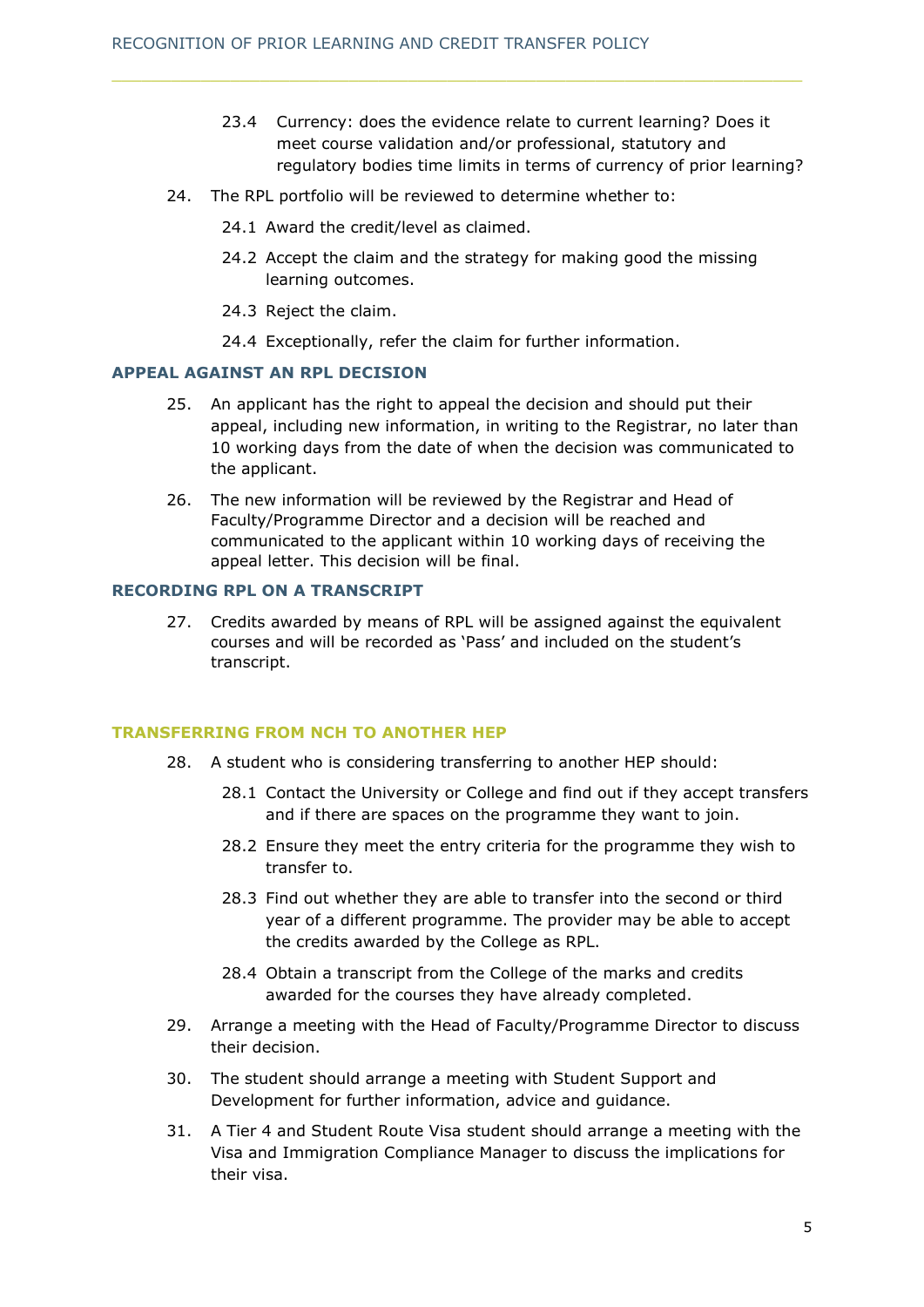- 32. A student who still wishes to transfer to another provider after discussing their proposal must complete a Withdrawal Form and submit it by email to [sas@nchlondon.ac.uk.](mailto:sas@nchlondon.ac.uk)
- 33. Student Support and Development will arrange an exit interview with the student.
- 34. The Registrar will confirm the withdrawal in writing.

## **IMPLICATIONS TO CONSIDER**

#### **Financial**

- 35. If a student is in receipt of financial support from the Student Loans Company (SLC) or the Student Awards Agency of Scotland (SAAS), a withdrawal from studies has a number of consequences on a student's entitlement to support.
- 36. Should a student return to higher education in the future, a student will be treated as a new student and will be assessed for the student support package available in the year of re-entry into education; this will include the relevant new entrant fee.
- 37. Furthermore, a student will be assessed as already having utilised some of their student support entitlement which could affect the level of support they receive in the future.
- 38. The College will inform the SLC or SAAS when a transfer to another provider has been processed, but a student can also contact the SLC or SAAS themselves to inform them of their change of circumstance.
- 39. For fees paid to the College, a student should consult the [Terms and](https://www.nchlondon.ac.uk/about-us/academic-handbook/nch-policies-and-procedures/nch-admissions/)  [Conditions](https://www.nchlondon.ac.uk/about-us/academic-handbook/nch-policies-and-procedures/nch-admissions/) and [Cancellation, Withdrawal, Refund and Compensation Policy](https://www.nchlondon.ac.uk/about-us/academic-handbook/nch-policies-and-procedures/nch-admissions/) under which they accepted an offer of a place to study at the College. The Financial Controller can offer guidance and will be available to discuss options with a student. If a student decides to withdraw from their studies, they may still be liable for fees at the College.

## **Tier 4 and Student Route Visa Students**

- 40. The College is required to report to the Home Office if a Tier 4 or Student Route Visa student interrupts or withdraws from their studies. The Home Office will curtail their visa and they will be required to return home. To ensure that a student's withdrawal from studies complies with the College and the Home Office regulations, a student is required to make an appointment with the Visa and Immigration Compliance Manager.
- 41. A student is not eligible to transfer to another programme within an academic year if they commenced their course anytime prior to September 2020. However, any student who started their course on or after September 2020, may be able to change their course subject to meeting UKVI requirements around change of course. The Visa and Immigration Compliance Manager can offer further information about this.

#### **Accommodation**

42. A student who lives in student or private rented accommodation should refer to the accommodation provider's tenancy agreement and adhere to its